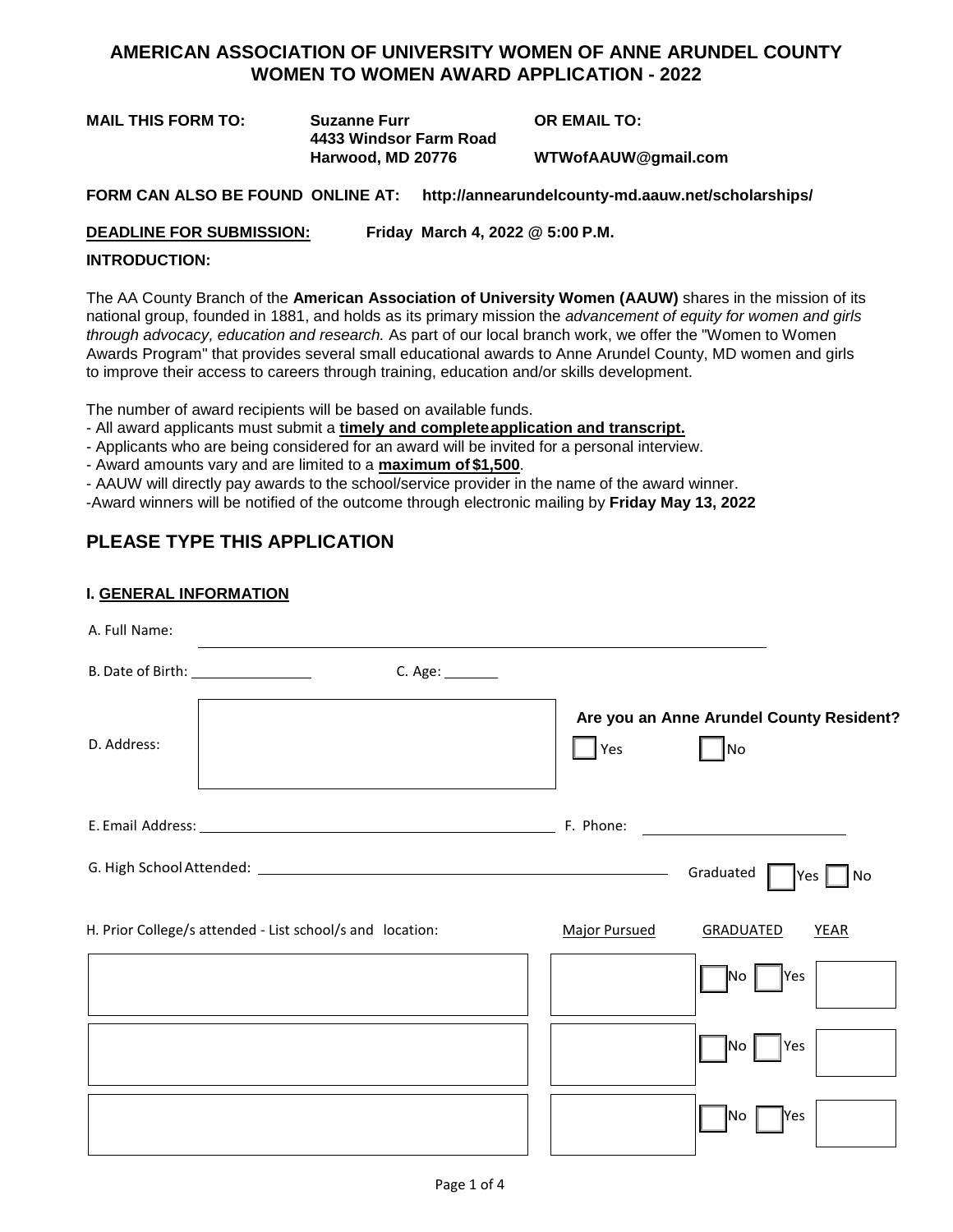|  |  | Indicate where you learned of the AAUW Women to Women Award: |
|--|--|--------------------------------------------------------------|
|--|--|--------------------------------------------------------------|

| $\Box$ Friend/Relative $\Box$ Other<br>School<br>Newspaper |  |
|------------------------------------------------------------|--|
|------------------------------------------------------------|--|

# **II. FINANCIAL INFORMATION**

A. Persons / Family Members with Whom You Reside:

| <b>FAMILY</b><br>Parents | Spouse |  |
|--------------------------|--------|--|
| Siblings<br>$No.$ :      | Ages:  |  |
| Children<br>$No.$ :      | Ages:  |  |
| Other Describe:          |        |  |

# B. Check the best estimate of Full Household/Family Income:

| \$0 - \$25,000<br>\$75,001 - \$100,000<br>\$25,001 - \$50,000<br>\$100,001 - \$150,000<br>\$50,001 - \$75,000<br>If greater than \$150,000 note amount: |  |
|---------------------------------------------------------------------------------------------------------------------------------------------------------|--|
| C. Identify all who will be contributing to your educational expenses for the next year:                                                                |  |
| $\Box$ Self<br>Children<br>Parents<br>Siblings<br>Spouse<br>Other                                                                                       |  |
| D. Annual Cost of Your College Education:<br>Tuition:<br>Supplies:<br>Room/Board:<br>Books:<br>Explain:<br>Other:                                       |  |
| E. Please list other Financial Aid Awards that you have applied for or anticipate for the next year:                                                    |  |
| <b>SOURCE</b><br><b>AMOUNT</b><br><b>GRANTED/STATUS</b>                                                                                                 |  |
|                                                                                                                                                         |  |

**Please include a copy of your currenttranscript, if currently enrolled in school. Unofficialcopiesaccepted.**